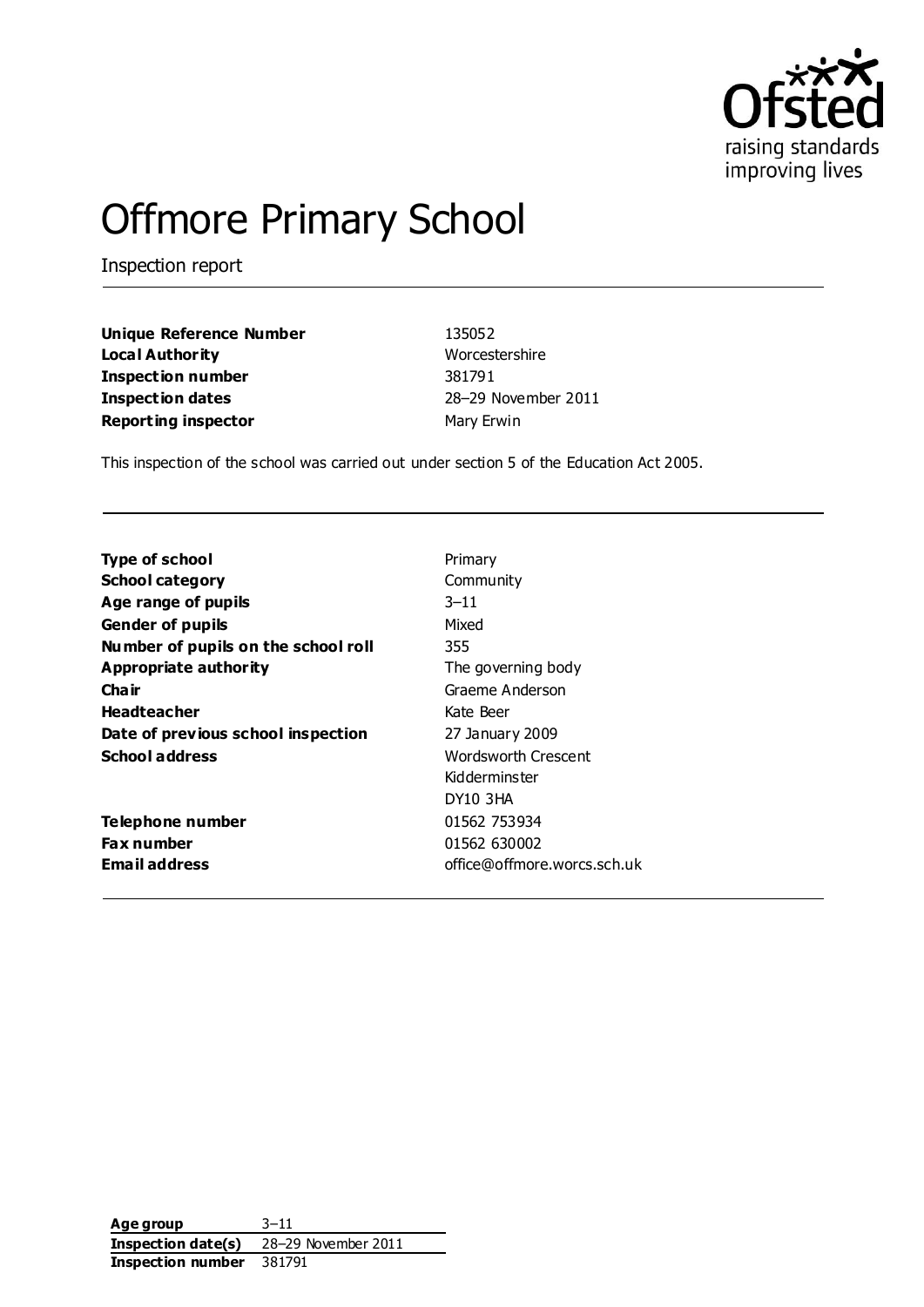The Office for Standards in Education, Children's Services and Skills (Ofsted) regulates and inspects to achieve excellence in the care of children and young people, and in education and skills for learners of all ages. It regulates and inspects childcare and children's social care, and inspects the Children and Family Court Advisory Support Service (Cafcass), schools, colleges, initial teacher training, work-based learning and skills training, adult and community learning, and education and training in prisons and other secure establishments. It assesses council children's services, and inspects services for looked after children, safeguarding and child protection.

Further copies of this report are obtainable from the school. Under the Education Act 2005, the school must provide a copy of this report free of charge to certain categories of people. A charge not exceeding the full cost of reproduction may be made for any other copies supplied.

If you would like a copy of this document in a different format, such as large print or Braille, please telephone 0300 123 4234, or email enquiries@ofsted.gov.uk.

You may copy all or parts of this document for non-commercial educational purposes, as long as you give details of the source and date of publication and do not alter the information in any way.

To receive regular email alerts about new publications, including survey reports and school inspection reports, please visit our website and go to 'Subscribe'.

Piccadilly Gate Store St **Manchester** M1 2WD

T: 0300 123 4234 Textphone: 0161 618 8524 E: enquiries@ofsted.gov.uk W: www.ofsted.gov.uk

**Ofsted** 

© Crown copyright 2011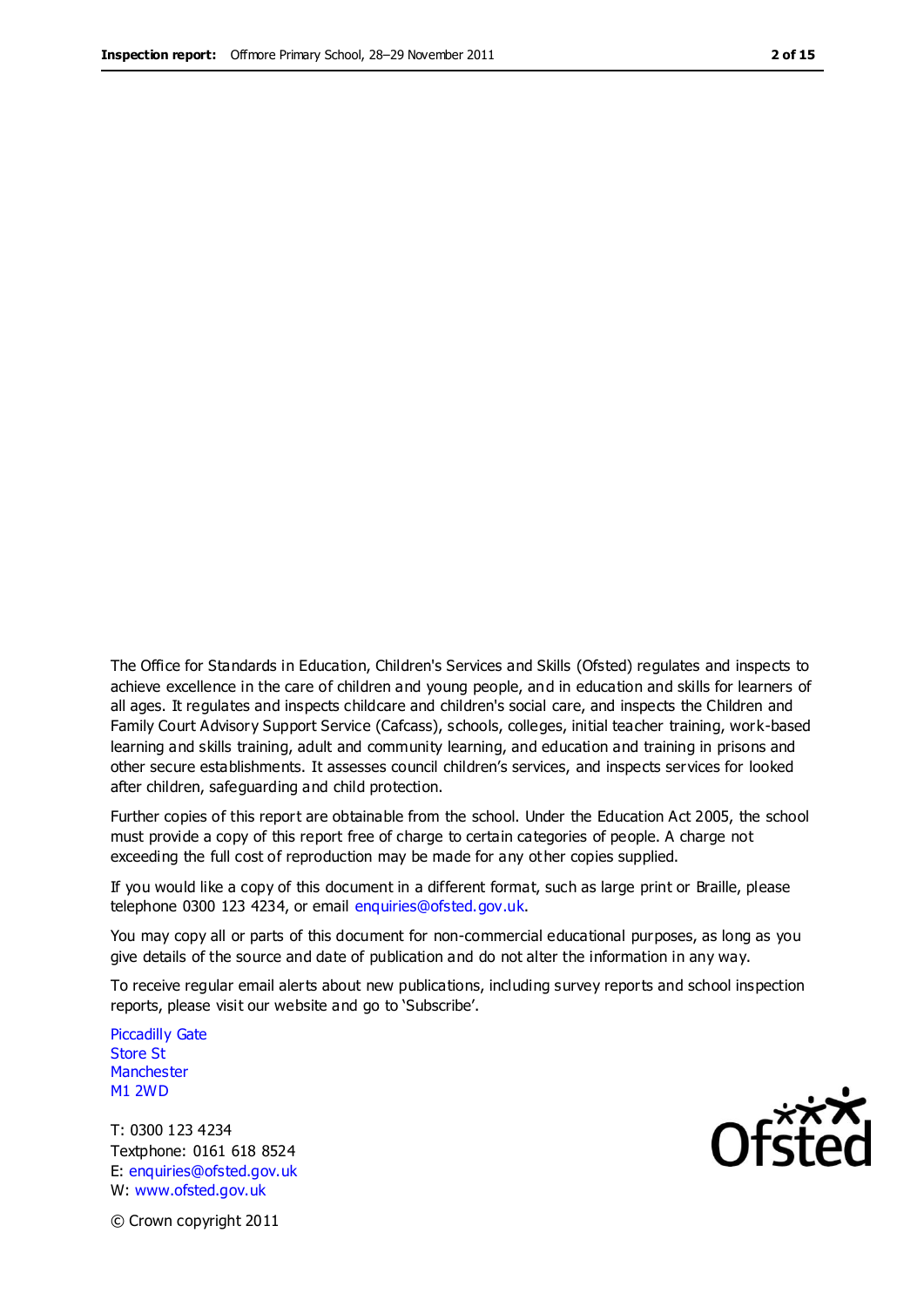# **Introduction**

This inspection was carried out by three additional inspectors. The inspectors visited every class, to gain an overview of the quality of teaching and learning, and then observed 17 lessons. Fourteen different teachers, including the headteacher, were observed teaching. Meetings were held with the headteacher, other senior leaders, members of staff, members of the governing body and groups of pupils. They observed the school's work, including the systems used to assess and monitor pupils' progress, teachers' planning and marking, pupils' work, school improvement planning, the school's policies and procedures and risk assessments. Inspectors took account of questionnaires completed by 79 parents and carers, 18 staff and 100 pupils.

The inspection team reviewed many aspects of the school's work. It looked in detail at a number of key areas.

- $\blacksquare$  How consistent is the teaching and how effective is it in differentiating pupils' needs and enabling all pupils to do well?
- How effective is the day-to-day assessment of pupils' work and how well does it help them to understand what they need to improve?
- To what extent do pupils apply their literacy, numeracy and information and communication technology skills across the curriculum?
- To what extent have the changes in leadership and management become established and what impact are they having on raising pupils' achievement?

# **Information about the school**

Despite having significantly fewer pupils on roll than at the time of the last inspection, Offmore Primary School remains larger than average. The very large majority of pupils are White British with around 5% who come from minority ethnic groups. The proportion of pupils with special educational needs and/or disabilities is higher than average. The Early Years Foundation Stage has Nursery provision in the morning and afternoon and two Reception classes. Pupils in Years 1 to 4 are taught in mixed-age classes. A new headteacher took up her post in September 2010. The school is currently housed in a series of temporary classrooms while it awaits the completion of new premises in April 2012. This has severely limited the school's playground and sports facilities.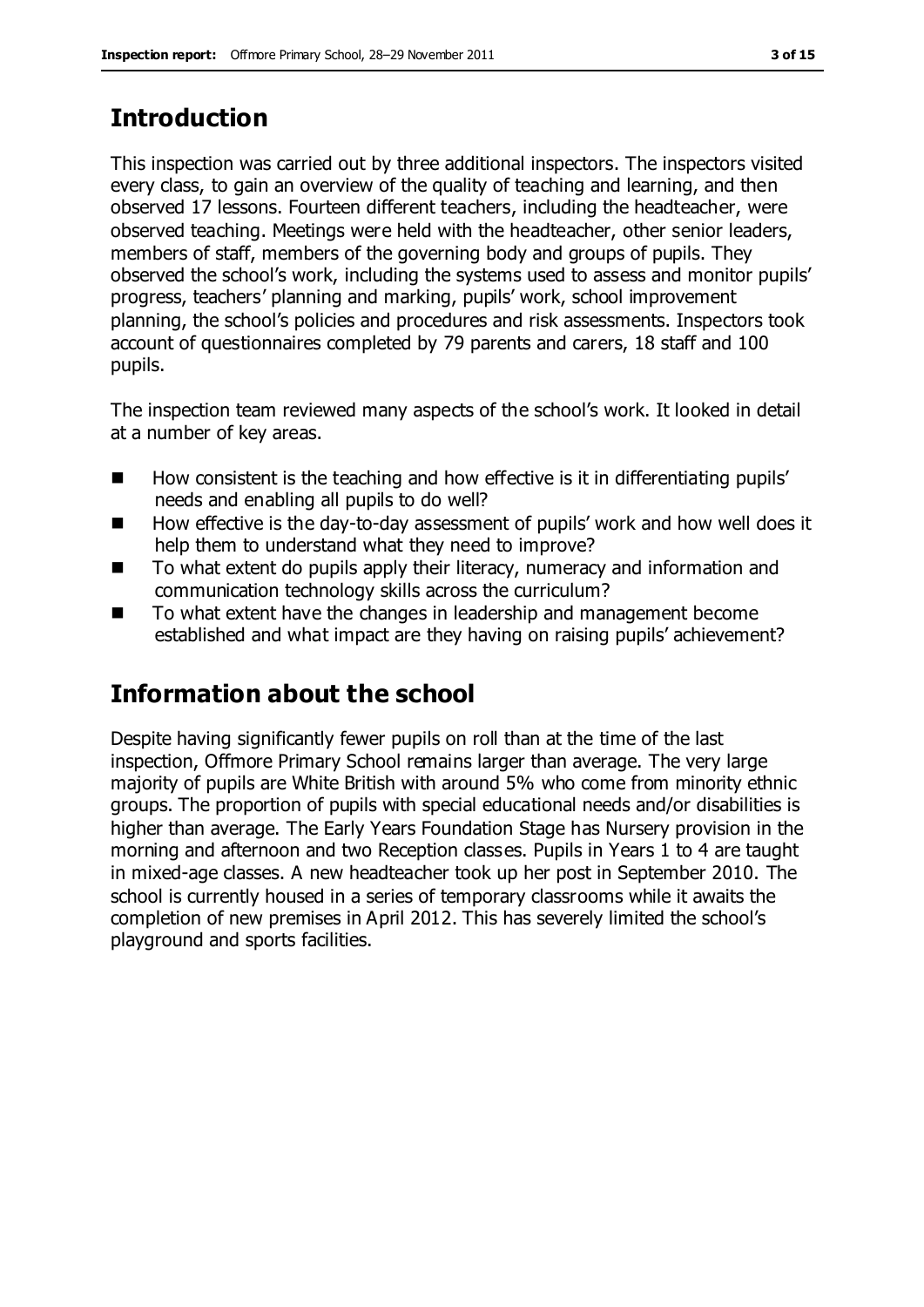# **Inspection judgements**

# **Overall effectiveness: how good is the school? 3**

#### **The school's capacity for sustained improvement 3**

## **Main findings**

The changes to leadership, staffing and the physical environment since the last inspection have presented many challenges to Offmore Primary School. These have been met with resilience and determination by the new headteacher. She has a good understanding of the school's strengths, has identified ways in which to raise attainment and is working closely with senior leaders and the governing body to achieve this aim. However, it is too early to see the full impact of the school's strategic plan. There is a satisfactory capacity for sustained improvement. Pupils leave the school at the end of Key Stage 2 having reached nationally expected standards in both English and mathematics. Although pupils make good progress in some classes towards the end of Key Stage 2, progress is not consistent throughout the school and their overall achievement is satisfactory.

The headteacher has worked strenuously to eradicate inadequate teaching and all lessons seen during the inspection were either satisfactory or good. In the best lessons, pupils are challenged to justify their opinions through the use of open-ended questions that require deep levels of consideration. They are given opportunities to work collaboratively in pairs and groups to develop their understanding. As a result, pupils are engaged in their learning and are motivated to do well. However, not all lessons present an appropriate level of challenge to pupils, particularly for the older pupils in the mixed-age classes. Marking is inconsistent across the school so not all pupils are provided with the necessary advice that would help them to do better. The curriculum, though broad and balanced, lacks excitement. There are insufficient opportunities to develop pupils' literacy, numeracy and information and communication technology skills across the curriculum.

Pupils are happy and say they feel safe. They say that they always have someone to go to when they need to talk. They feel strongly that the adults in school care about their welfare. Behaviour within the school buildings and on the playground is generally good. Pupils feel that any misbehaviour is dealt with effectively by their teachers and does not prevent them from learning in lessons. The youngest pupils play well together and learn to share equipment. Pupils throughout the school are polite, show consideration for the feelings of others and know right from wrong.

The headteacher and governing body have worked hard to maintain good relationships with parents and carers. This is evident in the overwhelmingly positive response seen in returned questionnaires. Parents and carers generally feel that the school listens to them and cares well for their children. They are happy for them to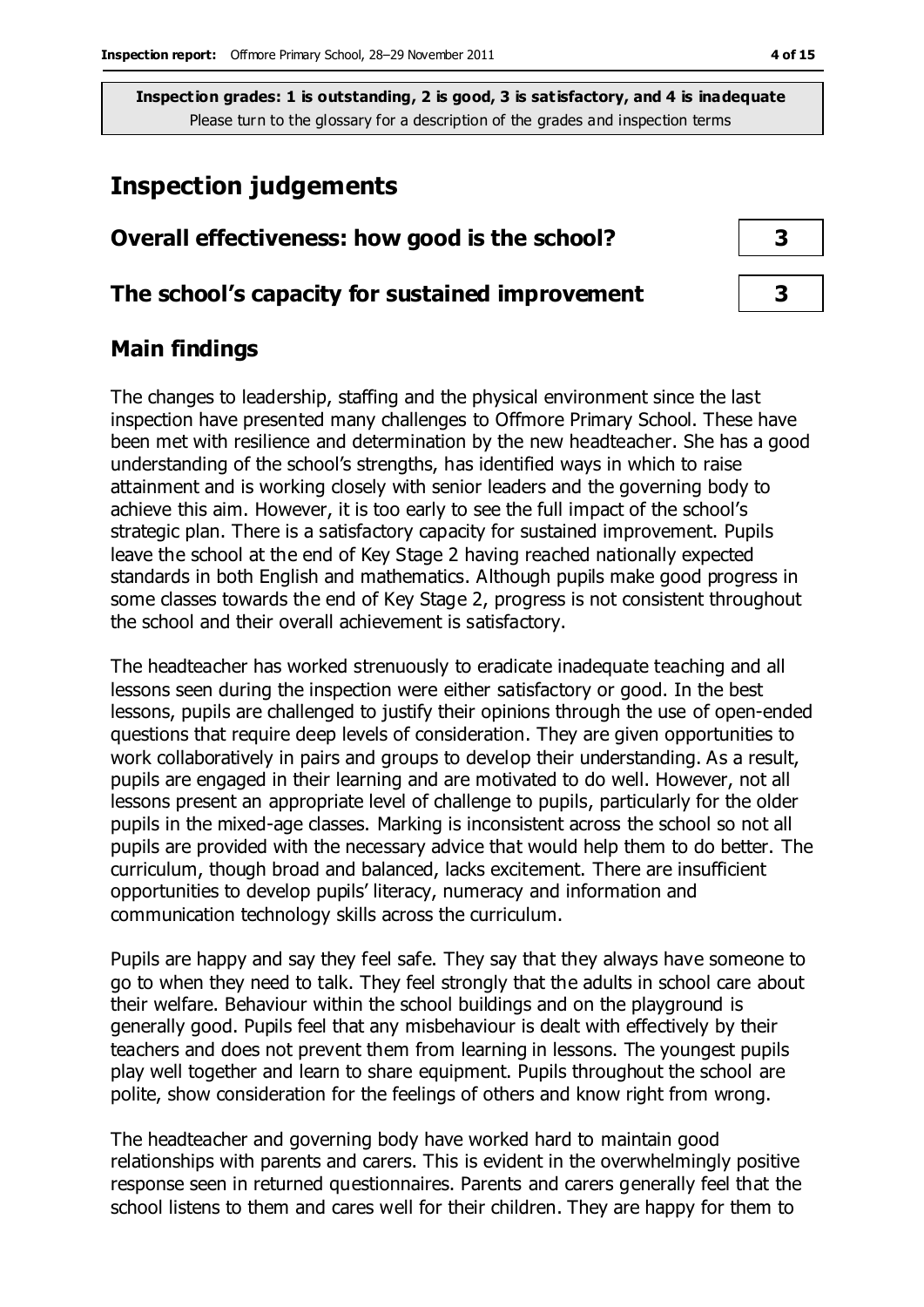be part of the community of Offmore Primary School and this is reflected in the improved attendance figures, which are above average. Although the current building works have meant that there is limited space available, the school has worked hard to ensure that pupils are provided with extra-curricular opportunities wherever possible. Pupils speak enthusiastically about attending clubs which include choir, street dance, drama and the school's newspaper 'The Daily Doughnut'.

Up to 40% of the schools whose overall effectiveness is judged satisfactory may receive a monitoring visit by an Ofsted inspector before their next section 5 inspection.

# **What does the school need to do to improve further?**

- Ensure pupils know how to improve their work by providing:
	- challenging verbal feedback and questioning in lessons
	- marking that shows pupils where they have made mistakes and highlights the next steps in their learning
	- opportunities for pupils to read and respond to the written comments and practise their skills.
- **Provide pupils with work that matches their needs and abilities in order to** ensure all pupils make good progress.
- Develop an exciting and engaging curriculum for all where skills can be practised across a range of subjects.

# **Outcomes for individuals and groups of pupils 3**

Pupils listen attentively in class and are keen to participate when given the opportunity. The good relationships they have with one another enable them to work collaboratively with a partner or as a member of a group. Behaviour is good and contributes to their learning by enabling all pupils to concentrate during lessons. When tasks are appropriately matched to the pupils' needs and abilities they make good progress. For example, Year 5 pupils, learning about Shakespeare, used the information they gained from a short biography to enhance their understanding of Tudor society. They then used their newly found knowledge to help interpret a video clip of the opening scene of Macbeth. However, not all activities are designed to challenge and do not sufficiently engage the learners, which results in satisfactory progress.

Robust assessment and tracking systems ensure that pupils experiencing difficulties in their learning are identified. Appropriate intervention programmes for pupils with special educational needs and/or disabilities that focus on individual needs at an early age help these pupils to make satisfactory progress. Children with poor language skills are supported on entry to the school and progress well as a result.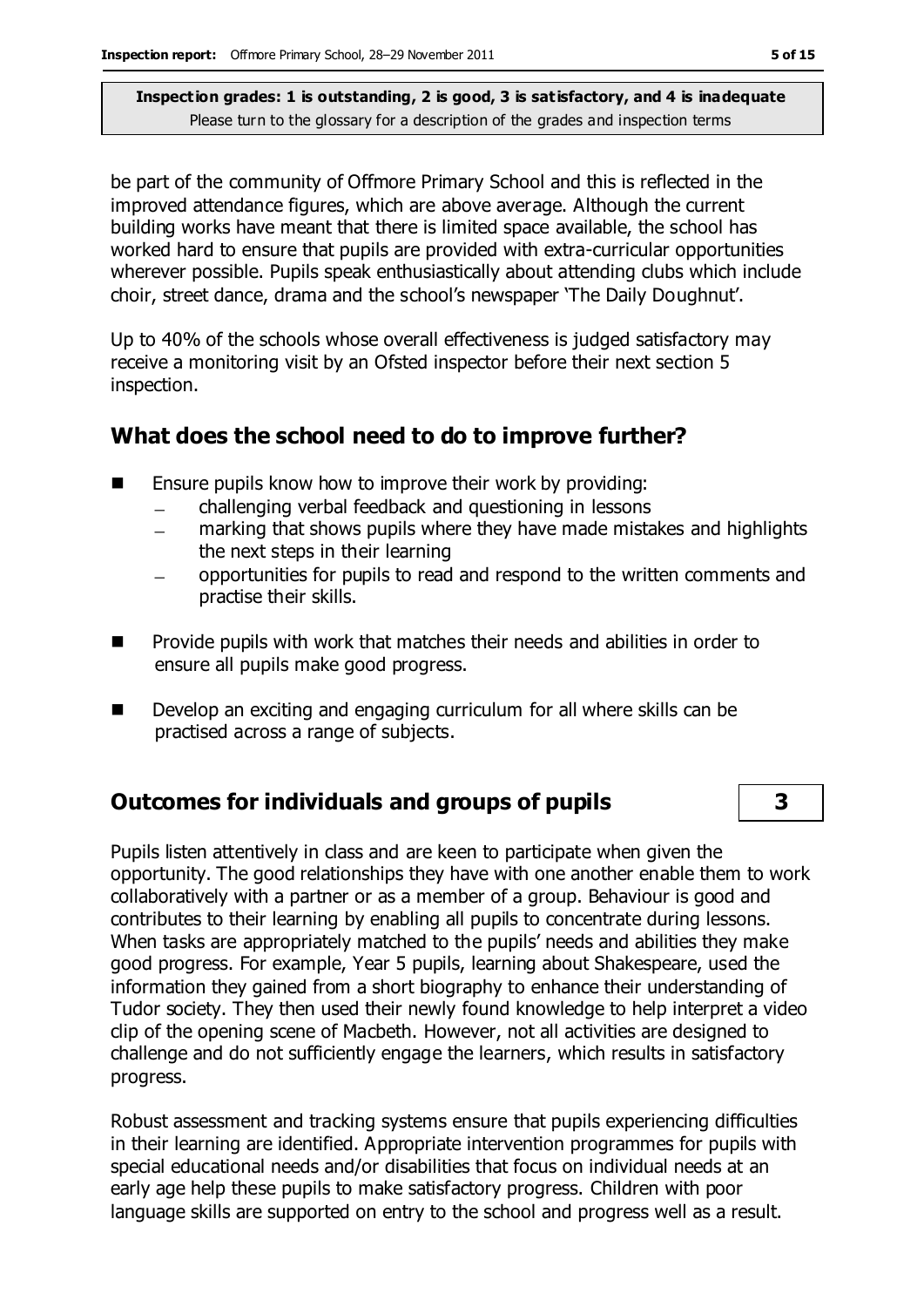Pupils experiencing emotional and behavioural difficulties are supported through social and emotional aspects of the curriculum. The school has had noticeable success in re-integrating potentially disaffected pupils into its community.

In the past, attainment on entry to the Early Years Foundation Stage has been broadly in line with national expectations. More recently, children's skills, knowledge and abilities on entry are declining and are generally below those expected for their age. Children make satisfactory progress against all areas of the early learning goals. Progress within Key Stage 1 and in Years 3 and 4, while satisfactory, is inconsistent as work is not always tailored to meet individual learning needs. Mixed-age classes present the teachers with difficulties in ensuring that all pupils are appropriately challenged. The work sampled and lessons seen by inspectors show that good progress is made in Years 5 and 6.

Pupils speak of feeling safe and cared for when at school and are knowledgeable about internet safety. They understand the need for a balanced diet but are reliant on packed lunches provided from home until the move to the new building takes place. These do not always support a healthy diet. Pupils' spiritual, moral, social and cultural development is satisfactory. Pupils treat each other with respect and know the difference between right and wrong. However, their understanding of other cultures is less secure. This has been recognised by the headteacher who is establishing links with schools that have a broader range of ethnicity in order to develop pupils' cultural awareness. Older pupils take their responsibilities seriously and have been involved in visiting the new school site regularly and speaking to the architects. The pupils' basic academic skills and good attitudes to work, along with above average attendance and punctuality, prepare them satisfactorily for the next stage of their life.

| Pupils' achievement and the extent to which they enjoy their learning                                       |                |
|-------------------------------------------------------------------------------------------------------------|----------------|
| Taking into account:                                                                                        |                |
| Pupils' attainment <sup>1</sup>                                                                             | 3              |
| The quality of pupils' learning and their progress                                                          | 3              |
| The quality of learning for pupils with special educational needs and/or disabilities<br>and their progress | 3              |
| The extent to which pupils feel safe                                                                        | $\overline{2}$ |
| Pupils' behaviour                                                                                           | 2              |
| The extent to which pupils adopt healthy lifestyles                                                         | 3              |
| The extent to which pupils contribute to the school and wider community                                     | 3              |
| The extent to which pupils develop workplace and other skills that will                                     | з              |

These are the grades for pupils' outcomes

 $\overline{a}$ 

<sup>1</sup> The grades for attainment and attendance are: 1 is high; 2 is above average; 3 is broadly average; and 4 is low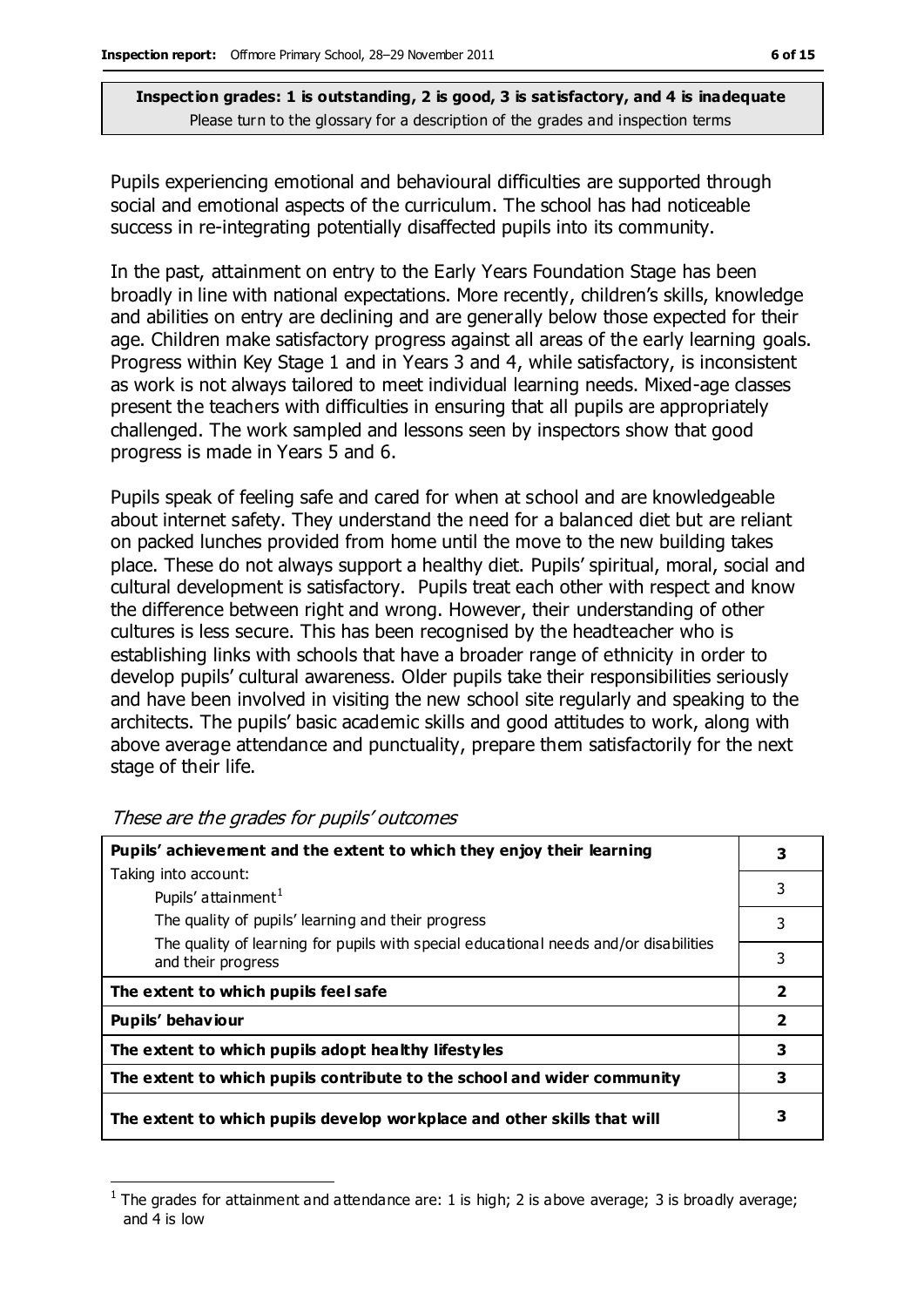| contribute to their future economic well-being                          |  |
|-------------------------------------------------------------------------|--|
| Taking into account:                                                    |  |
| Pupils' attendance <sup>1</sup>                                         |  |
| The extent of pupils' spiritual, moral, social and cultural development |  |

### **How effective is the provision?**

While teaching is satisfactory overall, there is some good teaching within each key stage. Lessons seen during the inspection in Year 6 were consistently good. Questioning was used effectively to challenge pupils, such as in the three ability groups for mathematics. Elsewhere in the school teaching is more variable, especially in matching the work to meet pupils' particular needs. There are examples of good marking where pupils are told what they have done well and what they need to do to improve. These next steps in learning are then acted upon by the pupil to practise the appropriate skills. In the classes where progress was satisfactory, there was evidence of written feedback that merely stated that the pupil had done well and pupils were not so clear about how to improve.

The school is taking steps to develop a more creative approach to learning through the curriculum. This has not yet become established and so there has yet to be a positive impact on attainment. Exciting and engaging opportunities for pupils to use their literacy, numeracy and information and communication skills across a range of subjects are not fully developed. The school enlivens the curriculum with visits from theatre groups that enact plays linked to the theme being studied. Members of local interest groups, such as the bird sanctuary and hedgehog rescue, visit the school to speak to the pupils about environmental issues. The school ensures that pupils whose circumstances may make them vulnerable receive additional support and works closely with a range of agencies. Many such pupils make good progress and develop their levels of confidence and self-esteem by the time they leave school.

These are the grades for the quality of provision

| The quality of teaching                                                                                    | 3 |
|------------------------------------------------------------------------------------------------------------|---|
| Taking into account:                                                                                       |   |
| The use of assessment to support learning                                                                  |   |
| The extent to which the curriculum meets pupils' needs, including, where<br>relevant, through partnerships |   |
| The effectiveness of care, guidance and support                                                            |   |

### **How effective are leadership and management?**

The headteacher has undertaken a thorough evaluation of the school and has a clear understanding of its strengths and areas for development. She has established a rigorous system of monitoring that tracks pupils' progress. Teachers' assessment has been highlighted as an area for improvement. Training has been given in conjunction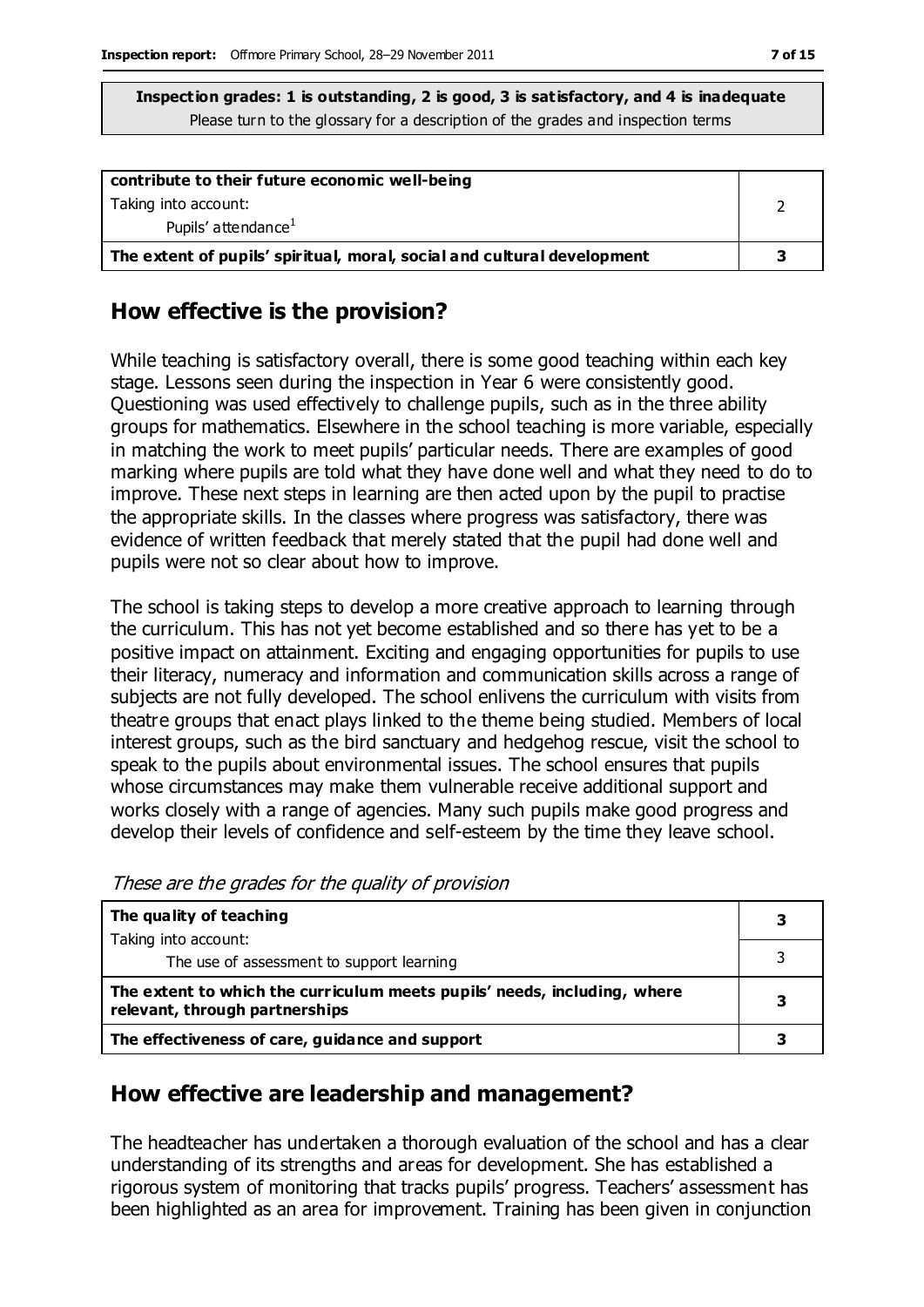with the local authority to develop a consistent understanding across the school and external moderation has been entered into. As a result, assessments are increasingly accurate, particularly in the Early Years Foundation Stage and Year 6. Meetings to discuss pupils' progress are regularly held. This has led to effective intervention that has raised attainment. The headteacher is working closely with the newly formed leadership team. They observe lessons and provide supportive feedback to teachers. This has resulted in improved teaching though it is yet to be consistently good in all key stages.

The satisfactory governing body is also newly formed. Members are a visible presence in school and meet with coordinators to discuss progress in their subject areas. The governing body is beginning to play a more strategic role. Members of the governing body are in the process of undertaking training in the use of data in order to use their better knowledge and understanding to drive forward improvement. The governing body ensures that its good safeguarding arrangements exceed the latest government requirements. Child protection policies and procedures are in place, appropriate training is regularly provided for staff, adults working with children are properly vetted and the single central record is robust and meets requirements. The school engages well with parents and carers. The well-established parent teacher association supports the school by raising funds and providing opportunities for parents and carers to attend social activities. The school holds open days and workshops that help parents and carers to support their children's learning.

The leadership team ensures that looked after pupils and those with special educational needs and/or disabilities are not discriminated against. The progress of all pupils is monitored carefully and pupils whose circumstances may make them vulnerable are supported well. The school is working through its action plan to promote community cohesion. It is working well in its local community. Formal links with other schools in the United Kingdom and abroad are in the process of being made but are not yet fully established.

| The effectiveness of leadership and management in embedding ambition and<br>driving improvement                                                                     |                         |
|---------------------------------------------------------------------------------------------------------------------------------------------------------------------|-------------------------|
| Taking into account:                                                                                                                                                | 3                       |
| The leadership and management of teaching and learning                                                                                                              |                         |
| The effectiveness of the governing body in challenging and supporting the<br>school so that weaknesses are tackled decisively and statutory responsibilities<br>met | 3                       |
| The effectiveness of the school's engagement with parents and carers                                                                                                | $\mathbf{2}$            |
| The effectiveness of partnerships in promoting learning and well-being                                                                                              | 3                       |
| The effectiveness with which the school promotes equality of opportunity and<br>tackles discrimination                                                              | 3                       |
| The effectiveness of safeguarding procedures                                                                                                                        | $\overline{\mathbf{2}}$ |
| The effectiveness with which the school promotes community cohesion                                                                                                 | 3                       |

#### These are the grades for leadership and management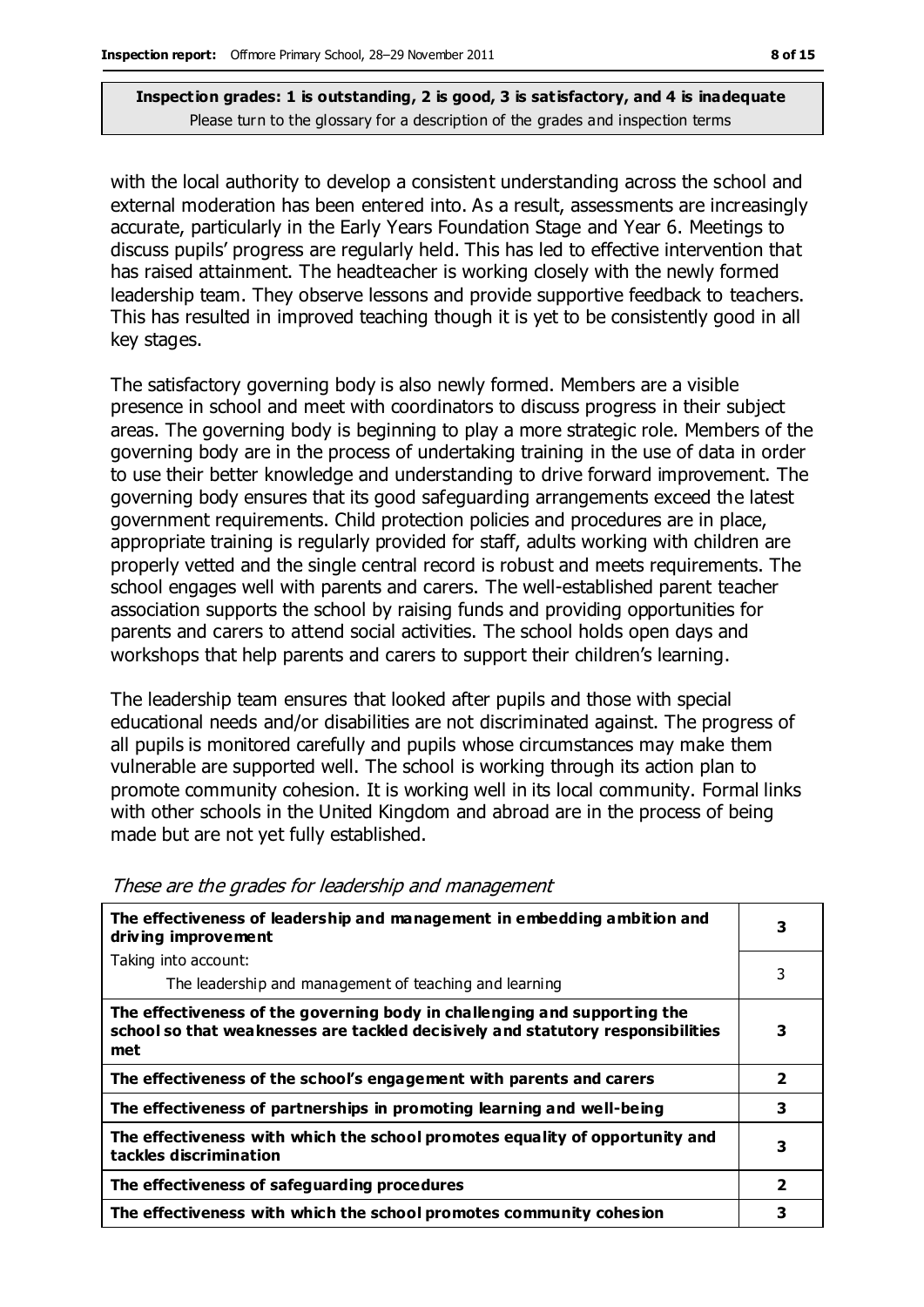**The effectiveness with which the school deploys resources to achieve value for money 3**

# **Early Years Foundation Stage**

Although the limited outdoor area curtails some activities because of the building works, teachers ensure it is a stimulating environment that supports all six areas of learning. The children also have access to the forest outdoor learning classroom for further adult-led activities. During the inspection, children demonstrated their independence by successfully dressing themselves in appropriate outdoor clothing in preparation for a story in the forest. Safety was paramount and children were reminded of how to behave when crossing the car park. The forest environment acted as a natural and stimulating backdrop to a story about a windy winter's day. The children were able to close their eyes and listen to the wind blowing through the trees. One child commented, 'There's been no rain so the leaves are crunchy,' after shuffling through them to reach the wooden logs that act as seats. The school's appropriate use of the outdoor classroom enhances children's knowledge and understanding of the world and enriches their learning.

Behaviour is managed well at all times. Nursery children engaged in physical activity in the classroom, rhythmically swinging their arms and marching round the room, taking care not to bump into anyone. They then settled to a matching and sorting activity where mathematical language was developed. They spoke of shape, size, colour and pattern as they counted Christmas baubles and proudly hung them on a tree. They were happy to take turns and help each other as they learned.

The newly appointed Early Years Foundation Stage leader shows determination in providing the children with broad and balanced learning opportunities. She has worked diligently with the local authority to ensure assessment is accurate and transition into Key Stage 1 is smooth. Due to unavoidable staff absence, there has been some uncertainty over the past year. The leadership team has tried to minimise this and is working hard to develop a unified approach. Adults make written observations as children learn. However, these tend to be descriptive rather than evaluative and so do not always provide effective support in planning the next steps for the children's individual learning.

| Overall effectiveness of the Early Years Foundation Stage                                                                 |  |  |
|---------------------------------------------------------------------------------------------------------------------------|--|--|
| Taking into account:                                                                                                      |  |  |
| Outcomes for children in the Early Years Foundation Stage<br>The quality of provision in the Early Years Foundation Stage |  |  |
| The effectiveness of leadership and management of the Early Years Foundation<br>Stage                                     |  |  |
|                                                                                                                           |  |  |

These are the grades for the Early Years Foundation Stage

### **Views of parents and carers**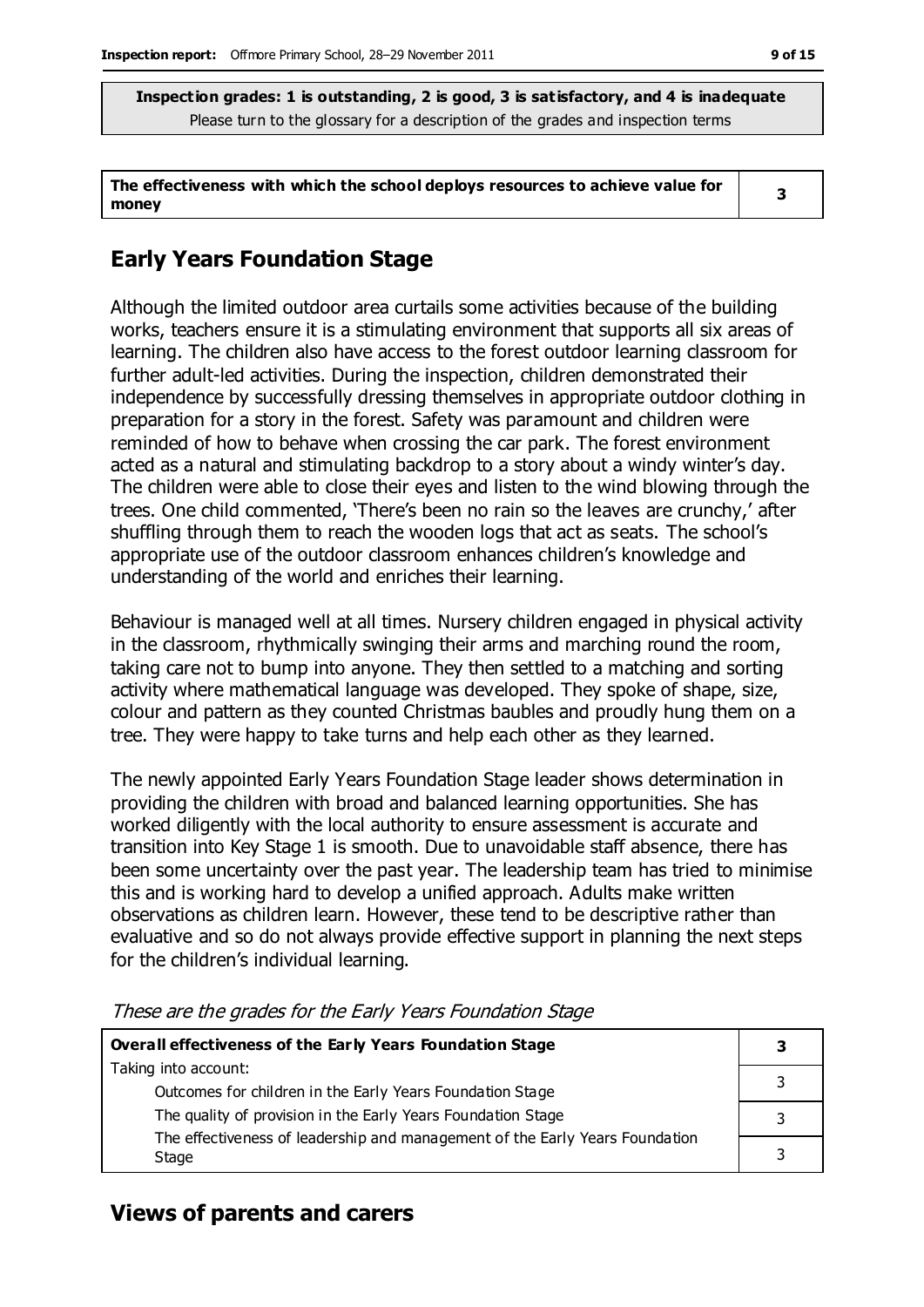The responses of the below average proportion of parents and carers who returned the questionnaire were overwhelmingly positive in all respects. Written comments were supportive of the headteacher and approved of the changes she has made. One parental comment related to how the school has improved under her tenure. The inspection team spoke to parents and carers who told them that they find the headteacher both approachable and easily available. They are appreciative of the fact that she is visible at the gate in the morning. Some parents and carers expressed concern about the limited playground and sports facilities, though they understand the difficulties caused by the construction of the new school building on the premises. The inspection team felt that the school is working closely with the building firm and is dealing well with the inevitable disruption caused by this work. Every precaution is being taken by staff to safeguard pupils. The headteacher and governors have resolutely ensured that normal activities of the school are not curtailed during this challenging period.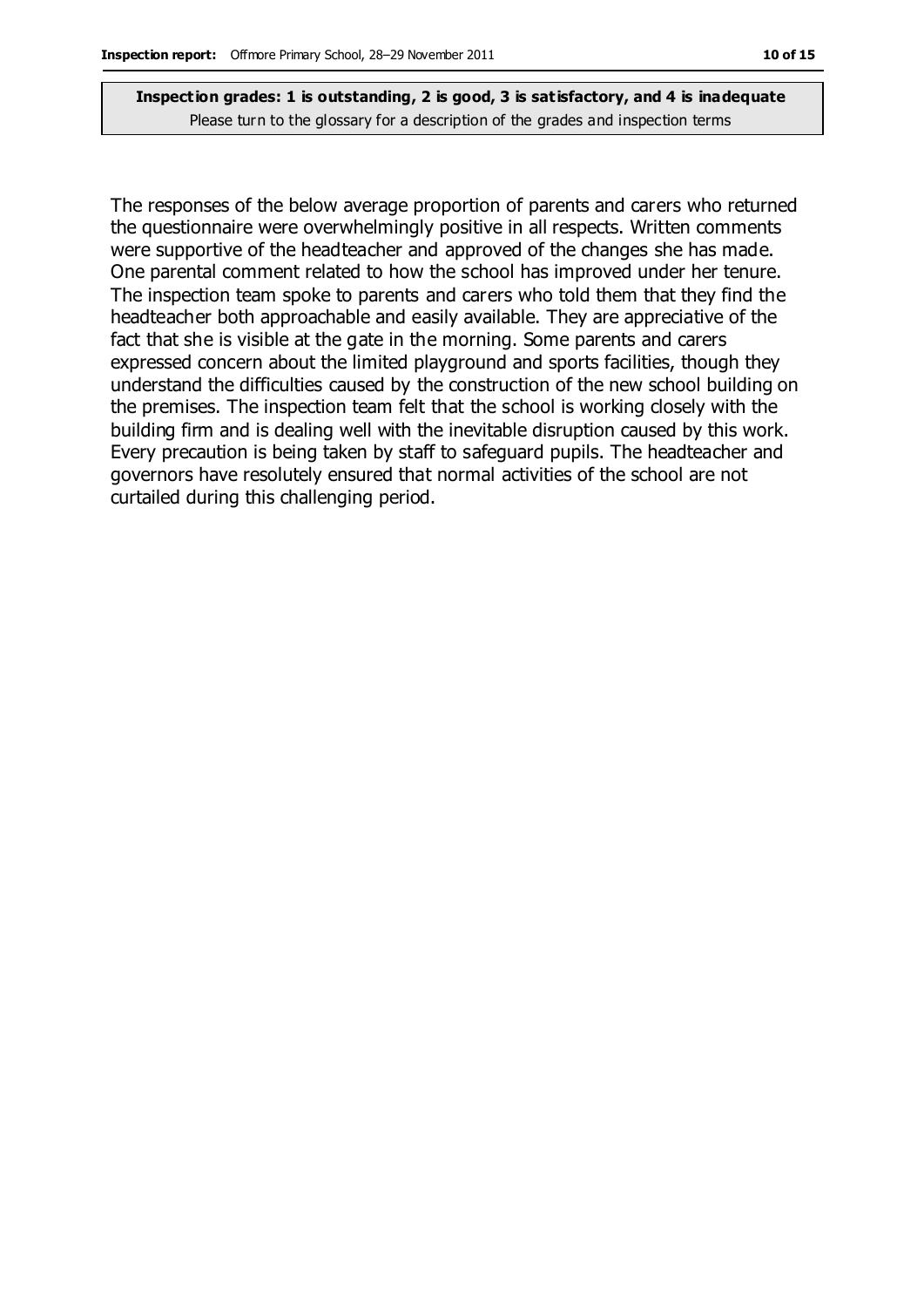#### **Responses from parents and carers to Ofsted's questionnaire**

Ofsted invited all the registered parents and carers of pupils registered at Offmore Primary School to complete a questionnaire about their views of the school.

In the questionnaire, parents and carers were asked to record how strongly they agreed with 13 statements about the school.

The inspection team received 79 completed questionnaires by the end of the on-site inspection. In total, there are 355 pupils registered at the school.

| <b>Statements</b>                                                                                                                                                                                                                                       | <b>Strongly</b><br>agree |               | <b>Agree</b> |               | <b>Disagree</b> |               | <b>Strongly</b><br>disagree |               |
|---------------------------------------------------------------------------------------------------------------------------------------------------------------------------------------------------------------------------------------------------------|--------------------------|---------------|--------------|---------------|-----------------|---------------|-----------------------------|---------------|
|                                                                                                                                                                                                                                                         | <b>Total</b>             | $\frac{0}{0}$ | <b>Total</b> | $\frac{1}{2}$ | <b>Total</b>    | $\frac{0}{0}$ | <b>Total</b>                | $\frac{1}{2}$ |
| My child enjoys school                                                                                                                                                                                                                                  | 55                       | 70            | 23           | 29            | 1               | 1             | 0                           | $\Omega$      |
| The school keeps my child<br>safe                                                                                                                                                                                                                       | 53                       | 67            | 25           | 32            | $\mathbf{1}$    | 1             | $\mathbf{0}$                | $\mathbf 0$   |
| The school informs me about<br>my child's progress                                                                                                                                                                                                      | 31                       | 39            | 43           | 54            | $\overline{4}$  | 5             | $\mathbf 0$                 | $\mathbf 0$   |
| My child is making enough<br>progress at this school                                                                                                                                                                                                    | 36                       | 46            | 40           | 51            | $\overline{2}$  | 3             | $\mathbf 0$                 | $\mathbf 0$   |
| The teaching is good at this<br>school                                                                                                                                                                                                                  | 45                       | 57            | 33           | 42            | $\mathbf{1}$    | 1             | $\mathbf 0$                 | $\mathbf 0$   |
| The school helps me to<br>support my child's learning                                                                                                                                                                                                   | 41                       | 52            | 36           | 46            | $\overline{2}$  | 3             | $\mathbf 0$                 | $\mathbf 0$   |
| The school helps my child to<br>have a healthy lifestyle                                                                                                                                                                                                | 38                       | 48            | 36           | 46            | 3               | 4             | $\mathbf 0$                 | $\mathbf 0$   |
| The school makes sure that<br>my child is well prepared for<br>the future (for example<br>changing year group,<br>changing school, and for<br>children who are finishing<br>school, entering further or<br>higher education, or entering<br>employment) | 29                       | 37            | 45           | 57            | $\mathbf{1}$    | 1             | $\mathbf 0$                 | $\mathbf 0$   |
| The school meets my child's<br>particular needs                                                                                                                                                                                                         | 38                       | 48            | 39           | 49            | $\overline{2}$  | 3             | $\mathbf 0$                 | $\mathbf 0$   |
| The school deals effectively<br>with unacceptable behaviour                                                                                                                                                                                             | 31                       | 39            | 40           | 51            | 3               | 4             | 1                           | 1             |
| The school takes account of<br>my suggestions and<br>concerns                                                                                                                                                                                           | 32                       | 41            | 42           | 53            | 3               | 4             | $\mathbf{1}$                | $\mathbf{1}$  |
| The school is led and<br>managed effectively                                                                                                                                                                                                            | 48                       | 61            | 28           | 35            | 3               | 4             | $\mathbf 0$                 | $\mathbf 0$   |
| Overall, I am happy with my<br>child's experience at this<br>school                                                                                                                                                                                     | 49                       | 62            | 27           | 34            | 2               | 3             | $\mathbf 0$                 | 0             |

The table above summarises the responses that parents and carers made to each statement. The percentages indicate the proportion of parents and carers giving that response out of the total number of completed questionnaires. Where one or more parents and carers chose not to answer a particular question, the percentages will not add up to 100%.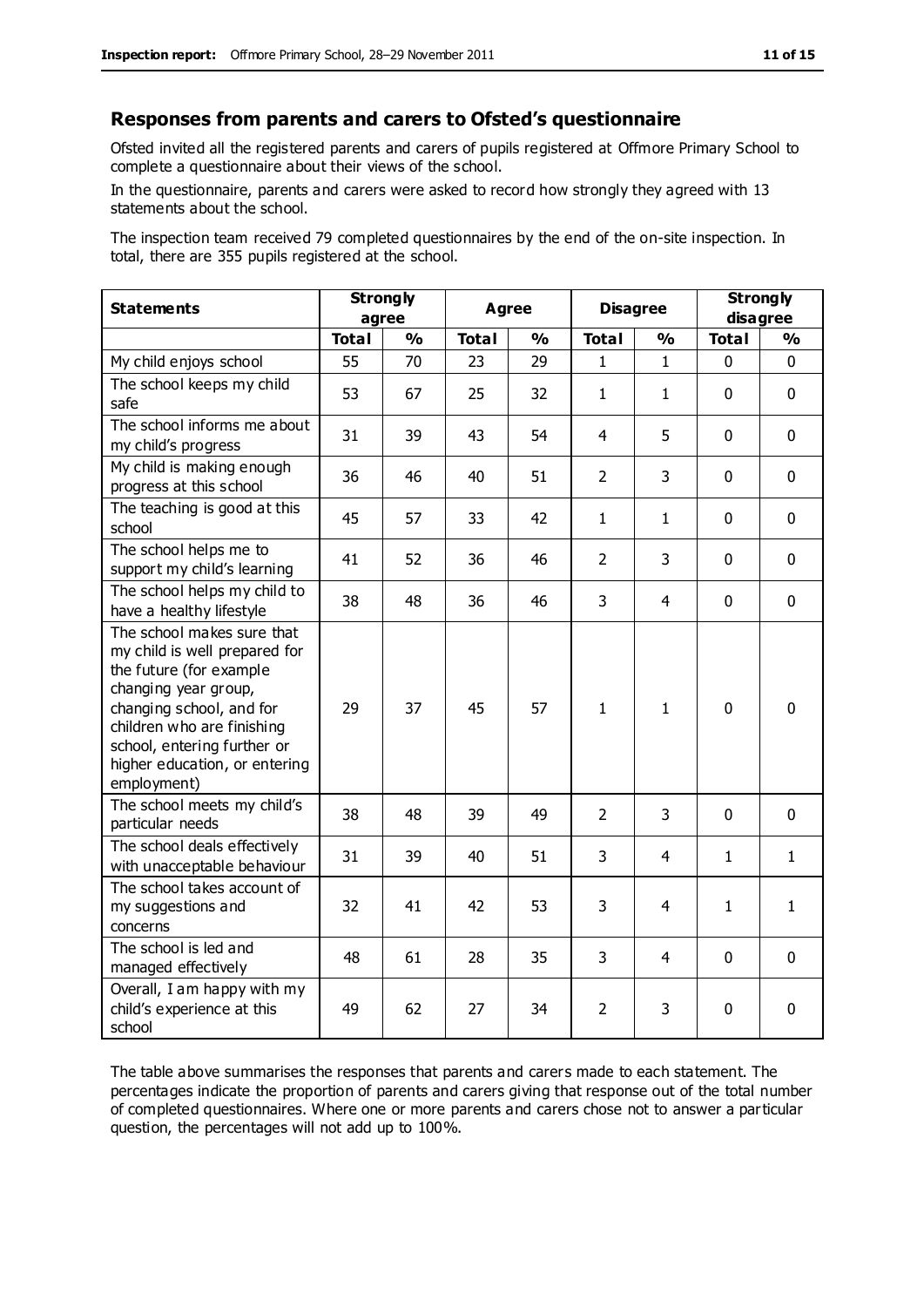# **Glossary**

# **What inspection judgements mean**

| Grade   | <b>Judgement</b> | <b>Description</b>                                            |
|---------|------------------|---------------------------------------------------------------|
| Grade 1 | Outstanding      | These features are highly effective. An outstanding           |
|         |                  | school provides exceptionally well for all its pupils' needs. |
| Grade 2 | Good             | These are very positive features of a school. A school        |
|         |                  | that is good is serving its pupils well.                      |
| Grade 3 | Satisfactory     | These features are of reasonable quality. A satisfactory      |
|         |                  | school is providing adequately for its pupils.                |
| Grade 4 | Inadequate       | These features are not of an acceptable standard. An          |
|         |                  | inadequate school needs to make significant                   |
|         |                  | improvement in order to meet the needs of its pupils.         |
|         |                  | Ofsted inspectors will make further visits until it           |
|         |                  | improves.                                                     |

## **Overall effectiveness of schools**

|                       |                    |      | Overall effectiveness judgement (percentage of schools) |                   |
|-----------------------|--------------------|------|---------------------------------------------------------|-------------------|
| <b>Type of school</b> | <b>Outstanding</b> | Good | <b>Satisfactory</b>                                     | <b>Inadequate</b> |
| Nursery schools       | 43                 | 47   | 10                                                      |                   |
| Primary schools       | 6                  | 46   | 42                                                      |                   |
| Secondary             | 14                 | 36   | 41                                                      |                   |
| schools               |                    |      |                                                         |                   |
| Sixth forms           | 15                 | 42   | 41                                                      | 3                 |
| Special schools       | 30                 | 48   | 19                                                      |                   |
| Pupil referral        | 14                 | 50   | 31                                                      |                   |
| units                 |                    |      |                                                         |                   |
| All schools           | 10                 | 44   | 39                                                      |                   |

New school inspection arrangements were introduced on 1 September 2009. This means that inspectors now make some additional judgements that were not made previously.

The data in the table above are for the period 1 September 2010 to 08 April 2011 and are consistent with the latest published official statistics about maintained school inspection outcomes (see [www.ofsted.gov.uk\)](http://www.ofsted.gov.uk/).

The sample of schools inspected during 2010/11 was not representative of all schools nationally, as weaker schools are inspected more frequently than good or outstanding schools.

Percentages are rounded and do not always add exactly to 100.

Sixth form figures reflect the judgements made for the overall effectiveness of the sixth form in secondary schools, special schools and pupil referral units.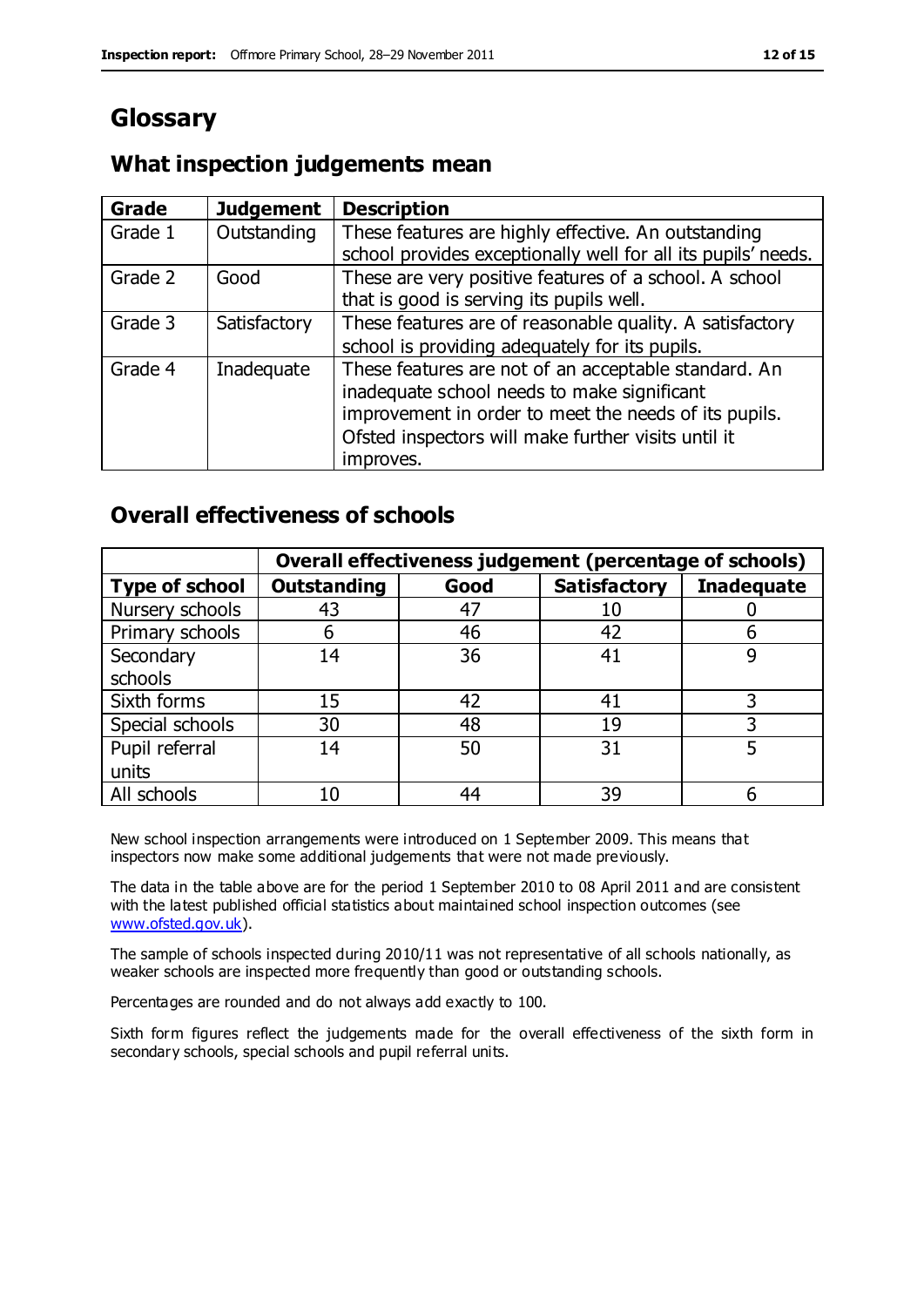# **Common terminology used by inspectors**

| Achievement:                  | the progress and success of a pupil in their<br>learning, development or training.                                                                                                                                                                                                                                           |
|-------------------------------|------------------------------------------------------------------------------------------------------------------------------------------------------------------------------------------------------------------------------------------------------------------------------------------------------------------------------|
| Attainment:                   | the standard of the pupils' work shown by test and<br>examination results and in lessons.                                                                                                                                                                                                                                    |
| Capacity to improve:          | the proven ability of the school to continue<br>improving. Inspectors base this judgement on what<br>the school has accomplished so far and on the<br>quality of its systems to maintain improvement.                                                                                                                        |
| Leadership and management:    | the contribution of all the staff with responsibilities,<br>not just the headteacher, to identifying priorities,<br>directing and motivating staff and running the<br>school.                                                                                                                                                |
| Learning:                     | how well pupils acquire knowledge, develop their<br>understanding, learn and practise skills and are<br>developing their competence as learners.                                                                                                                                                                             |
| <b>Overall effectiveness:</b> | inspectors form a judgement on a school's overall<br>effectiveness based on the findings from their<br>inspection of the school. The following judgements,<br>in particular, influence what the overall<br>effectiveness judgement will be.                                                                                  |
|                               | The school's capacity for sustained<br>×<br>improvement.<br>Outcomes for individuals and groups of<br>п<br>pupils.<br>The quality of teaching.<br>The extent to which the curriculum meets<br>pupils' needs, including, where relevant,<br>through partnerships.<br>The effectiveness of care, guidance and<br>■<br>support. |
| Progress:                     | the rate at which pupils are learning in lessons and<br>over longer periods of time. It is often measured<br>by comparing the pupils' attainment at the end of a<br>key stage with their attainment when they started.                                                                                                       |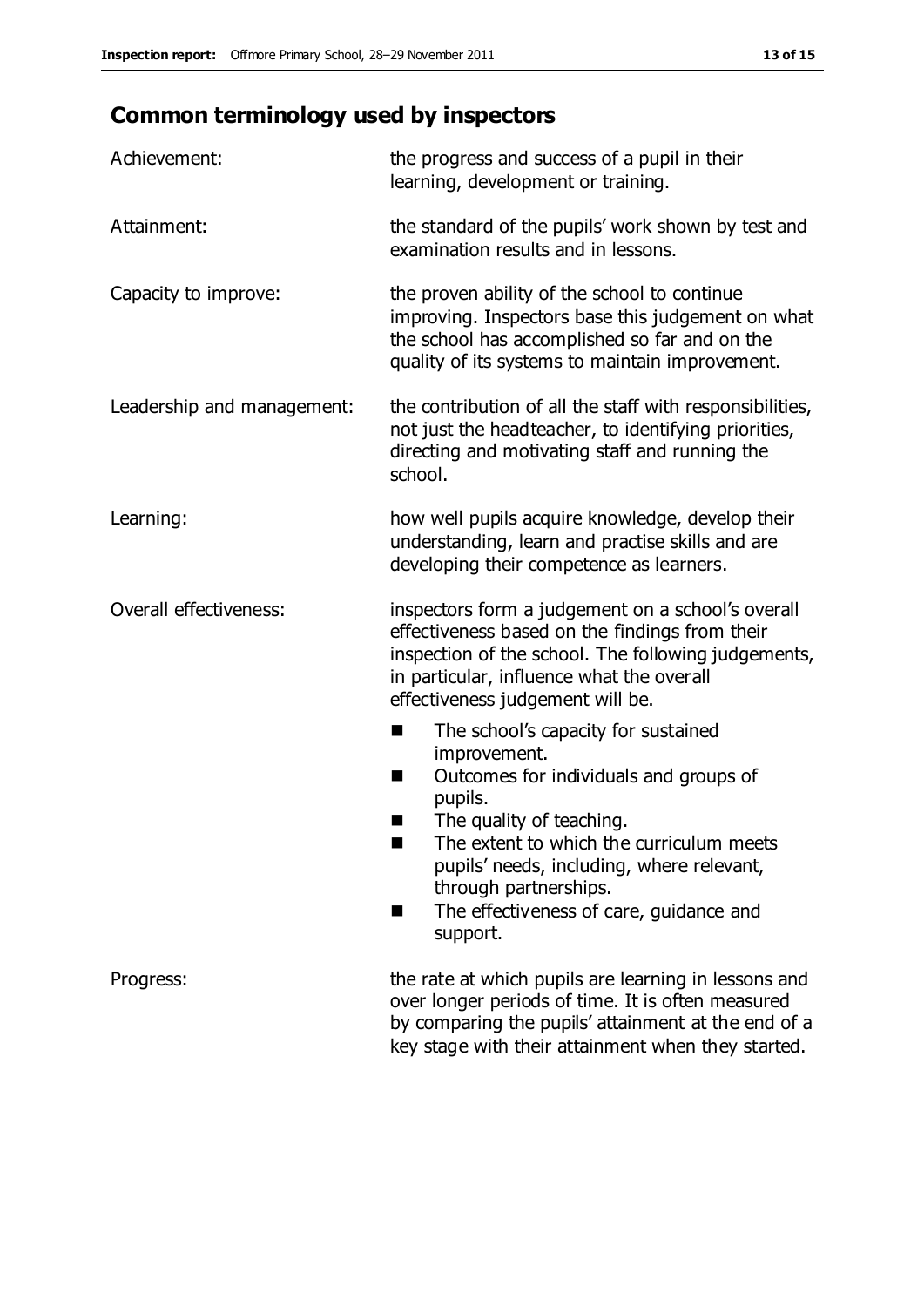#### **This letter is provided for the school, parents and carers to share with their children. It describes Ofsted's main findings from the inspection of their school.**



30 November 2011

Dear Pupils

#### **Inspection of Offmore Primary School, Kidderminster DY10 3HA**

Thank you for making us so welcome when we visited your school. We really enjoyed seeing you work and play and speaking to you on the playground, in meetings and in your classes. You told us how much you enjoy school, ways in which the staff help you to learn and how much you are looking forward to moving into your new building. We think Offmore Primary is a satisfactory school. These are some of the positive things that we found out about it.

- All adults look after you well and help you to feel safe in school.
- Your behaviour in class and around the school is good and you are polite and considerate towards each other.
- You enjoy coming to school and your attendance is good.
- You work well together with partners and groups and particularly enjoy practical activities where you are involved in the learning.
- Your headteacher is working very hard to make the school even better and she has the support of your parents and carers, the staff and the governing body.

We have asked your teachers to make sure that lessons are set at the right levels for you all to make better progress. We want you to know how to improve your work and be given the chance to think carefully and practise your skills. We would like the marking to be useful in helping you all to learn. You can all play your part by reading carefully the comments your teachers write and acting on them as soon as you can. We want your curriculum to be more engaging so that you are even more excited about learning than you already are and can be even more involved in your learning.

We hope you continue to enjoy your time at Offmore Primary and wish you the best for the future.

Yours sincerely

Mary Erwin Lead inspector